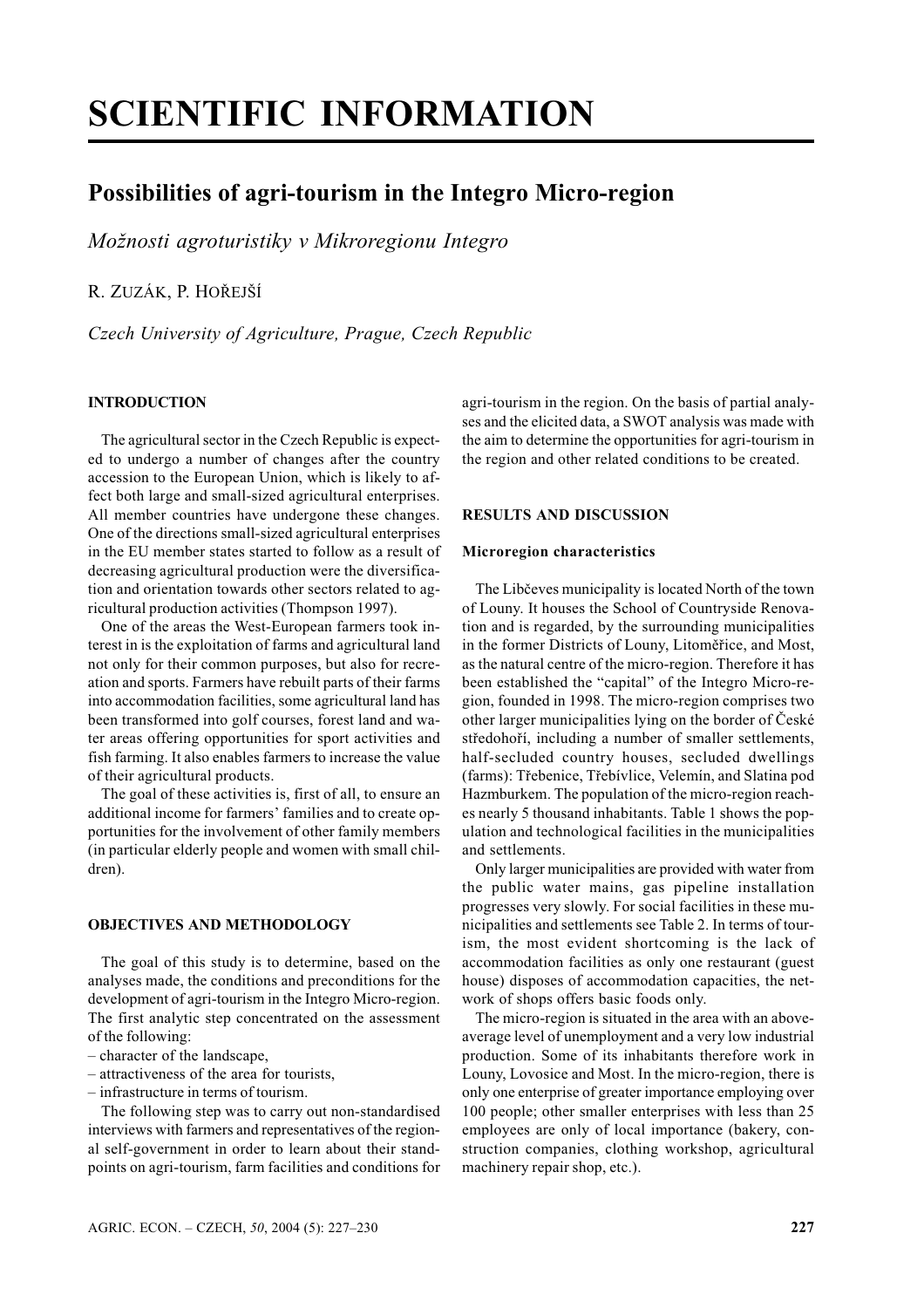Table 1. Technical facilities in the municipalities and settlements

| Municipality | Population | No of<br>settlements | Wastewater<br>treatment plants | Water supply<br>pipelines | Gas<br>pipelines | Waste<br>disposal |
|--------------|------------|----------------------|--------------------------------|---------------------------|------------------|-------------------|
| Třebenice    | l 710      |                      |                                |                           |                  |                   |
| Třebívlice   | 820        | 8                    |                                |                           |                  | 8                 |
| Velemín      | l 350      | 13                   |                                | 6                         |                  | 13                |
| Slatina      | 216        |                      |                                |                           |                  |                   |
| Libčeves     | 872        | 11                   |                                | 8                         |                  |                   |
| Total        | 4968       | 42                   | <sub>6</sub>                   | 23                        |                  | 42                |

Table 2. Social facilities in the municipalities and settlements

| Municipality | Grocery shop | Other shops | School | Restaurant | Health centre | Post office |
|--------------|--------------|-------------|--------|------------|---------------|-------------|
| Třebenice    |              |             |        |            |               |             |
| Třebívlice   |              |             |        |            |               |             |
| Velemín      |              |             |        |            |               |             |
| Slatina      |              |             |        |            |               |             |
| Libčeves     | 4            |             |        |            |               |             |
| Total        | 14           |             |        | 21         |               |             |

Agricultural activities in the micro-region may be divided into two domains. Agricultural land in the area stretching from the border of the natural preserve of České středohoří towards the river Ohře is used for cereal and hop growing. The average area of agricultural farms, however, does not exceed 100 hectares of arable land.

In the higher located Northern parts of the microregion where plains change into steep hills, fruit growing and grazing management (sheep breeding) prevail. Farmers attempt to improve the sales of products through sales co-operatives.

# **Character of landscape**

The micro-region spreads in the area between the rivers Ohře and Elbe. The Southern part is slightly rolling; isolated hills of volcanic origin with steep slopes rise in the Northern parts covered, in particular, by shrubbery and grass. There are no larger water or forest areas in the micro-region. Minor water reservoirs used for recreational purposes are usually poorly maintained.

#### Attractiveness of the micro-region for tourists

In terms of attractiveness for tourists, the micro-region cannot offer any sights of primary importance. The most important landmark in the area is the ruins of the Házmburk Castle (Klapý) on the border of the micro-region, the Pyrope Museum in Třebenice, memorial of Ulrika von Löwetzow who was born in Třebívlice, and the municipality of Slatina, a protected historical complex. The ruins of Ostrý and Opárno Castles and minor examples of rural architecture belong among the sights of local importance.

The areas of natural beauty include Kamenná slunce, a protected natural monument, and a small nature reserve with protected flora and fauna species. Tourists will appreciate hiking and cycling trails and those flying ultralight aircraft the airport in Charvátce.

The micro-region is a good starting point for visits of the following towns: Louny, Litoměřice and Terezín; the castle in Libochovice and hiking trips to the mountainous area of České středohoří (surrounding Milešovka). Raná hill, a place of interest for hang-gliders, is located in the vicinity.

In general, the micro-region may attract tourists by several monuments of natural and historic beauty, however, it is likely to be overshadowed by other natural and historic places of interest traditionally sought-after by tourists.

#### **Tourism infrastructure**

From the point of view of transport infrastructure, the highway network density is sufficient to meet the demands of tourism. Much less satisfactory is the quality with a number of roads requiring renovation. The microregion is well accessible both from the North by means of E55 (international road) and from the South by the Prague-Louny-Most road.

Secondary roads are in a highly unsatisfactory condition, the majority of roads drawn in the tourist and cadastral maps does not exist or follows different routes.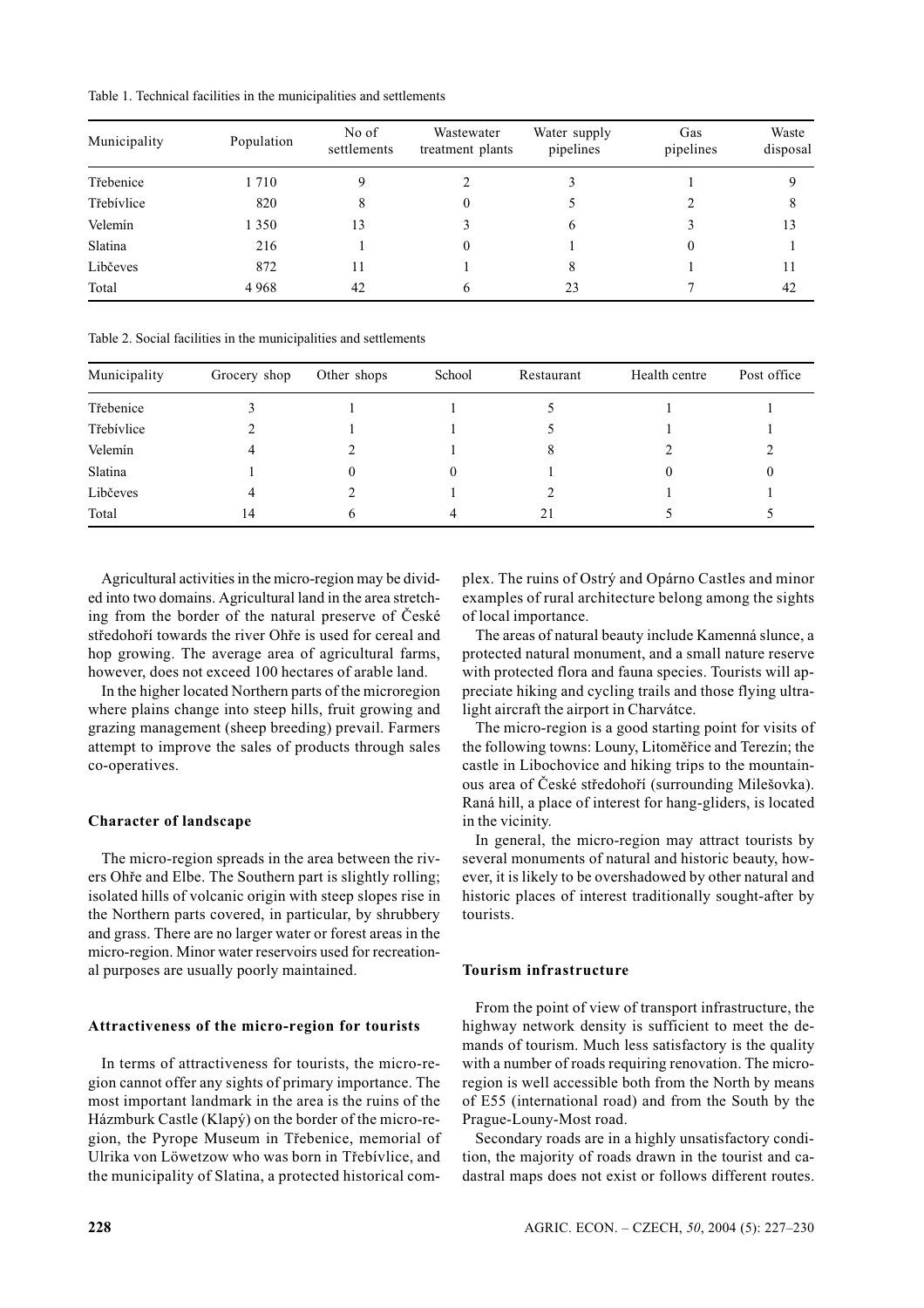Their quality is very poor which makes farms and secluded dwellings difficult to approach.

The micro-region, in particular its minor settlements, is not easily accessible by public transport, the situation being even worse during weekends and summer holidays when the number of tourists increases.

The micro-region lacks sufficient accommodation and catering facilities. Accommodation is offered solely by one guest house and the majority of restaurants serves only the purposes of local people. Other services, necessary for the development of tourism, are not provided at all.

## SWOT analysis of the micro-region

The SWOT analysis shows strong and weak points and the potential opportunities and threats viewed as essential for the development of agrotourism in the microregion. They are listed in such a way as to reflect their potential positive or negative impact on agri-tourism. Some strong points resulting from the analysis turned out to be weak points and threats for the development of agri-tourism.

#### Strong points

- geographical location on the border of the natural preserve of České středohoří,
- easily accessible by means of the nearby international roads,
- relative closeness to Prague and Dresden,
- places of interest both cultural and natural,
- dense network of field roads,
- preserved environment and relatively low pollution due to the absence of industrial production,
- agricultural and sheep breeding tradition,
- premises suitable for agri-tourism,
- activities of the School of Countryside Renovation in Libčeves.

# Weak points

- low awareness of the micro-region in terms of tourism and its attractiveness.
- insufficient infrastructure for the purposes of tourism (accommodation facilities, non-grocery shops, public water mains and waste water treatment plants),
- prevailing agricultural orientation not allowing inhabitants to develop funds essential for the renovation and furnishing of accommodation facilities,
- shortage of finances and low accessibility of external resources necessary for building renovation for agritourism purposes,
- insufficient promotion of the protected landscape area of České středohoří aimed at tourists,
- low level of co-operation of inhabitants from below (bot $tom$  up),
- relatively large number of unoccupied and empty premises.
- few water reservoirs suitable for recreational purposes and poor quality of the existing ones,

- non-functioning public transport, except for work days.

#### *Opportunities*

- large and unique agricultural settlements of historical value, well suited for agri-tourism.
- large number of farmers with private property,
- sheep breeding and orchards enabling direct consumption and thus creating a higher added value,
- exploitation of the existing airport for ultra-light aircraft flying and development of related activities for the welloff clientele (e.g. golf, horse riding, etc.).
- exploitation of expertise and experience of the School of  $\overline{a}$ Countryside Renovation and mutual co-operation of municipalities within the microregion (synergetic effect),  $-$  joint promotion of the microregion.
- **Threats**
- impact of unemployment in the region, lower standard of living and increasing deterioration of municipalities within the micro-region.
- lack of interest on the side of governmental institutions and authorities to deal with the specific problems of the microregion and low support of local activities aimed at bettering the situation,
- competition (other traditional holiday areas),
- diversification of interests of individual entities within the micro-region
- passive approach of potential agri-tourism operators in the micro-region.

The introduction of agri-tourism in the micro-region would be of great significance and would improve the overall economic, social, cultural, and aesthetic level of the area. However, it presents a number of problems, the solution of which exceeds the powers of the microregion.

First of all, farmers lack the initial impulse and their way of thinking and entrepreneurial approach does not count in other activities than those they actually carry out. If they happen to take agri-tourism into account, in the majority of cases their visions are distorted.

The distortion lies in particular in the fact that they do not perceive agri-tourism as a supplementary activity to farming enabling them to earn some extra income, but rather as a "massive" influx of people having a negative impact on the natural preserves in the area. At the same time, they limit agri-tourism to the mere provision of accommodation regardless of other services the visitors should be offered.

Another problem is that farm owners do not dispose of sufficient funds to cover the costs of renovation of their premises to meet certain accommodation standards and sanitary and safety requirements.

The elimination of at least of some of the above-mentioned weak points would require large investments, which, however, the region is unable to ensure either now, or in the future. The only possibility is to acquire the necessary resources outside the micro-region, but dealing with this problem is not expected to be a priority.